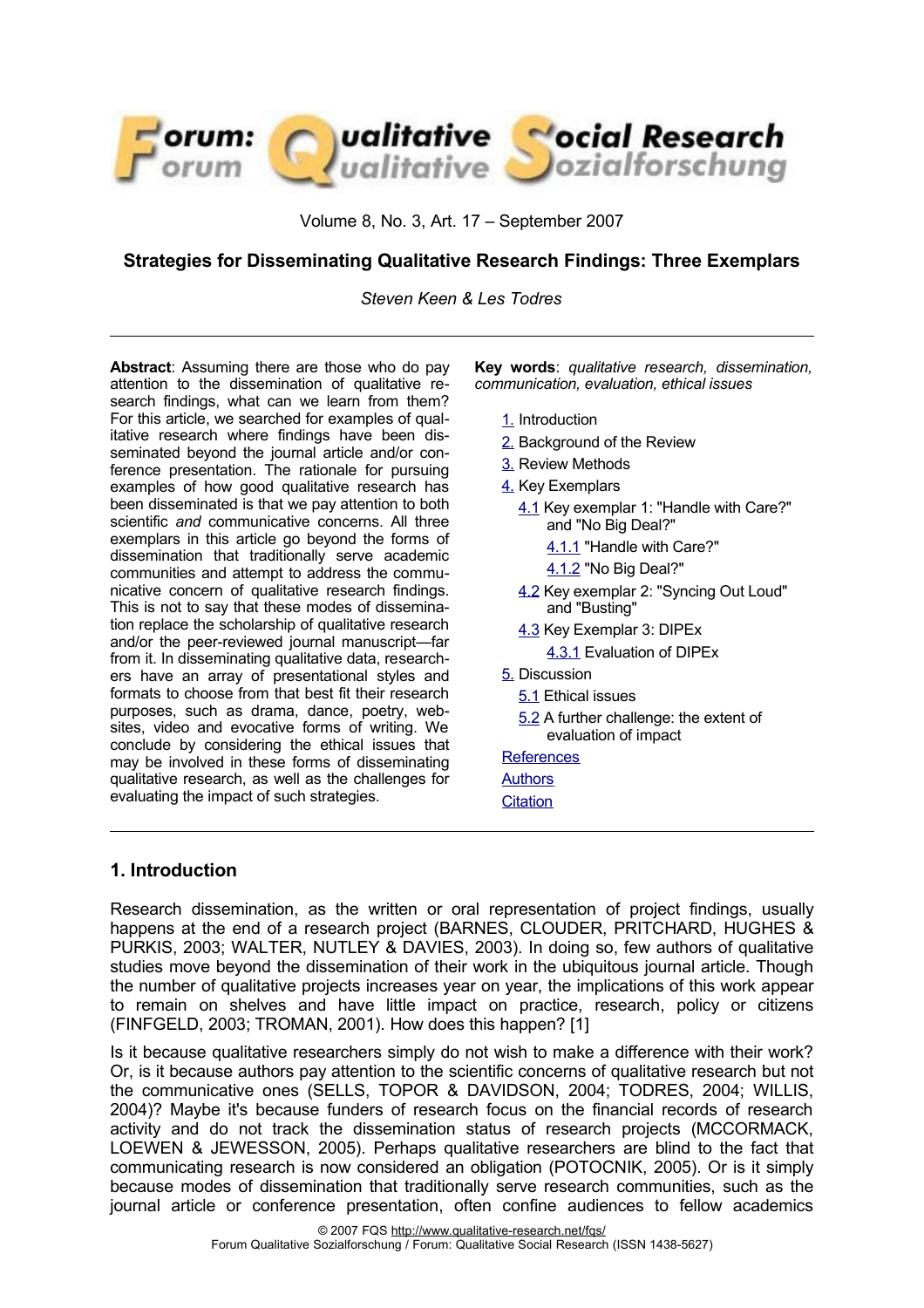(BARNES et al., 2003) and generally divorce researchers from practice and action (MULLEN, 2003)? Assuming there are those who do pay attention to the scientific *and* communicative concerns or communication of qualitative research findings, what can we learn from them? The central focus of this paper, therefore, is to point to such exemplars. [2]

In a recent literature review on the impact of research, WALTER et al. (2003) found that, although some studies had used qualitative approaches to evaluate and assess strategies to increase the impact of research in practice, *none* focused on the dissemination of qualitative research findings. Provoked by this finding, we set about our own review of the literature. What follows is a shortened revised version of this paper (KEEN & TODRES, 2006). [3]

# <span id="page-1-1"></span>**2. Background of the Review**

Qualitative research, done well, is worth disseminating. The process of communicating qualitative research findings does not appear essentially different from using the findings of any other kind of research (ESTABROOKS, 2001). If findings from qualitative research projects are disseminated, this usually happens at the end of a research project using modes such as a final report, journal article, book chapter and/or conference presentation. Opportunities for discussion, for example around how research findings may apply to the lives of people who use health and social care services, are possible but limited and depend on the journal and/or conference. Put another way, the *active* task of applying research to practice, policy or people is often seen as lying beyond the research process. This active dissemination implies the use of tailored materials that have been transformed, beyond the journal article or conference paper, for targeted audiences, where discussion of the meaning and application of findings is facilitated (WALTER et al., 2003, p.17). [4]

The main features of successful dissemination strategies can, therefore, be summarised as:

- Tailoring approaches to the audience, in terms of the content, message and medium;
- Paying attention to the source of the message;
- Enabling active discussion of research findings (NUTLEY, WALTER & DAVIES, 2002; WALTER et al., 2003). [5]

## <span id="page-1-0"></span>**3. Review Methods**

A mixture of well-known education, social care and health databases (n=12) were searched using variations of key terms such as "qualitative" and "dissemination". This process produced a list of 1094 abstracts. At first reading, 51 of these were considered relevant to our aim of seeking examples of authors' paying attention to the communication of qualitative research findings. We had already located some of these references via key journal website searches and by making email contact with known "experts". In total, 62 references were read in full and synthesised using three main headings:

- Topic, context and background;
- Method and mode of approach to dissemination;
- What theoretical and/or empirical difference could it make and to whom? [6]

Analytically, it was clear from this work that these studies could be separated in terms of their scientific foundation and how they were disseminated and evaluated. Therefore, they could be divided into six distinct groups:

- Those authors who had used empirical qualitative studies as a foundation to their dissemination and those who had not;
- Those who had transformed qualitative research findings in order to communicate their work and those who had not;
- Those who had evaluated the impact of their work in some way and those who had not. [7]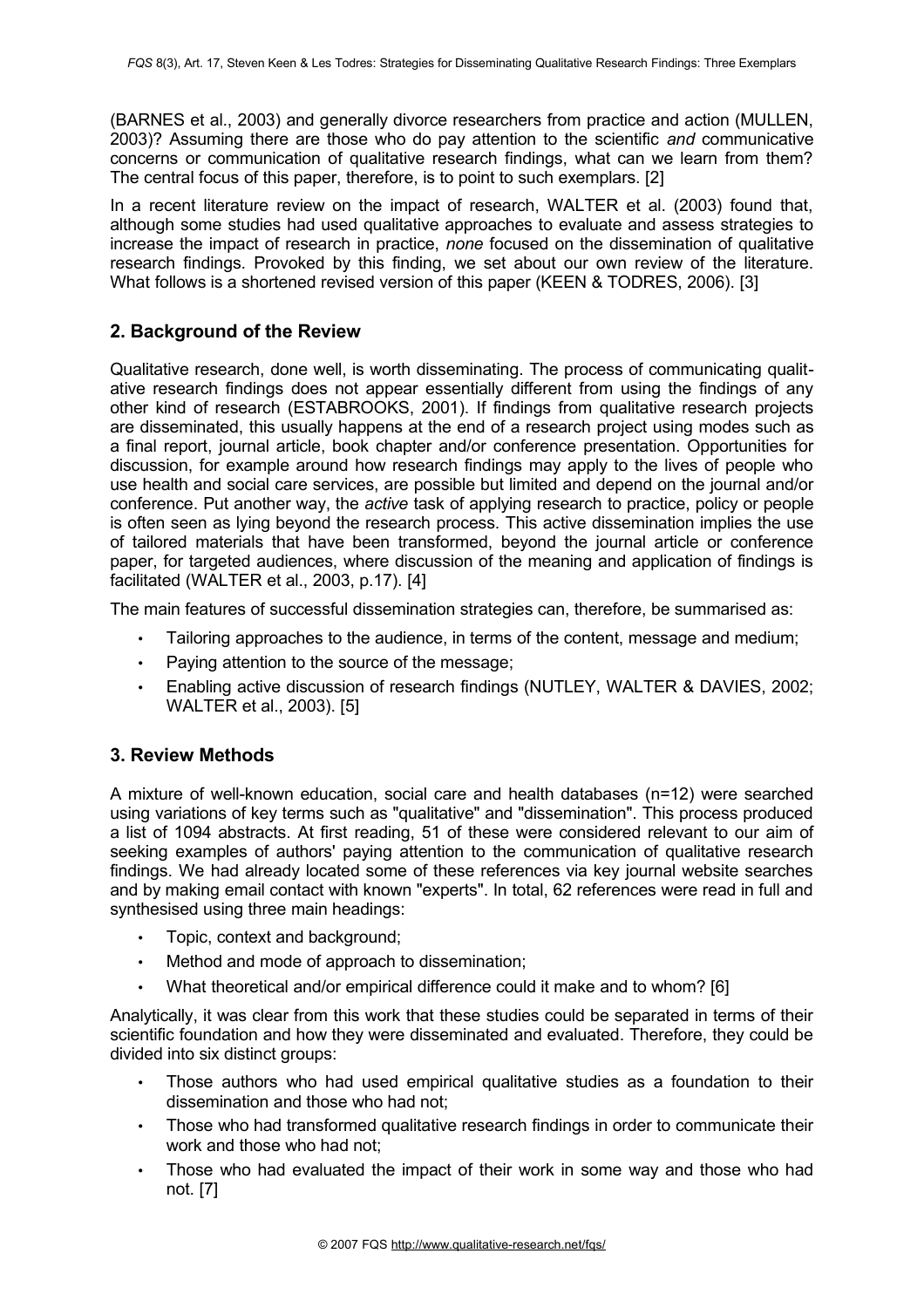Because paying attention to the source of the message had already been identified as important in disseminating research, we focused our review on the 16 references or groups of references using an empirical foundation for their dissemination. Their modes of dissemination were as follows:

- Research-based theatre/ethnodrama/dance (text, performance and video) (BAGLEY & CANCIENNE, 2001; GRAY 2000; GRAY 2003; GRAY, FITCH, LABRECQUE & GREENBERG, 2003; GRAY, FITCH, PHILLIPS, LABRECQUE & FERGUS, 2000; GRAY & SINDING 2002; GRAY, SINDING, IVONOFFSKI, FITCH, HAMPSON & GREENBERG, 2000; MIENCZAKOWSKI, 1995, 1996, 1997, 2003; MORGAN, ROLFE & MIENCZAKOWSKI, 1993; ROLFE, MIENCZAKOWSKI & MORGAN, 1995);
- Poetic texts (GLESNE, 1997; RICHARDSON, 1992);
- Unperformed performance texts (PIFER, 1999; ROGERS, FRELLICK & BABINSKI, 2002);
- Evocative writing and story-telling (CLEARY & PEACOCK, 1997; GRAY, 2004; SELLS et al., 2004);
- Multi-media presentations (COLE & MCINTYRE, 2004);
- Patchwork quilts (including audio and photographs) (BRACKENBURY, 2004);
- Documentary film (TILLECZEK, CHEU, PONG & BOYDELL, 2004);
- Website and DVDs (ROZMOVITS & ZIEBLAND, 2004; SILLENCE, BRIGGS & HERX-HEIMER, 2004);
- Workshops (SMITH, MASTERSON, BASFORD, BODDY, COSTELLO, MARVELL, REDDING & WALLIS, 2000);
- Health promotion brochure (EMSLIE, HUNT & WATT, 2001a, 2001b; HUNT, EMSLIE & WATT, 2001). [8]

We also wanted to find out how far these researchers had tried to assess or evaluate the impact of their dissemination on practice, research, policy or the people it was about. Just three groups of studies went beyond what we called author self-reflection. The next section contrasts these three exemplars. [9]

# <span id="page-2-2"></span>**4. Key Exemplars**

The first two exemplars use research-based theatre/ethnodrama to represent qualitative data and are based in Canada and Australia respectively. The third UK-based exemplar uses the Internet to communicate qualitative data. [10]

## <span id="page-2-1"></span>**4.1 Key exemplar 1: "Handle with Care?" and "No Big Deal?"**

#### <span id="page-2-0"></span>*4.1.1 "Handle with Care?"*

In essence, the dramatic production "Handle with Care?" shows "the dilemmas around communicating prognosis to a person with a non-curable disease and takes audiences beyond the preoccupation with techniques and goals, to an empathetic experience with the ill person" (GRAY, FITCH et al., 2000, p.143). It arose out of two qualitative research studies: focus groups with women living with metastatic breast cancer (cancer that has spread beyond the breast) in Ontario, Canada, asking about their information needs; followed by interviews with medical oncologists examining their views on the issues these women had raised as being important. "Handle with Care?" was not a planned outcome at the outset of the above studies. Instead, the research team tested out the potential of research-based theatre to accurately represent qualitative research findings. To do this, GRAY forged a partnership with a theatre group for older adults at a local university which provided leadership in developing the first draft of this dramatic production (GRAY, 2000). Importantly, women with metastatic breast cancer were also involved in this partnership as investigators and consultants. This partnership worked on thematic analysis, script development and numerous improvisation exercises for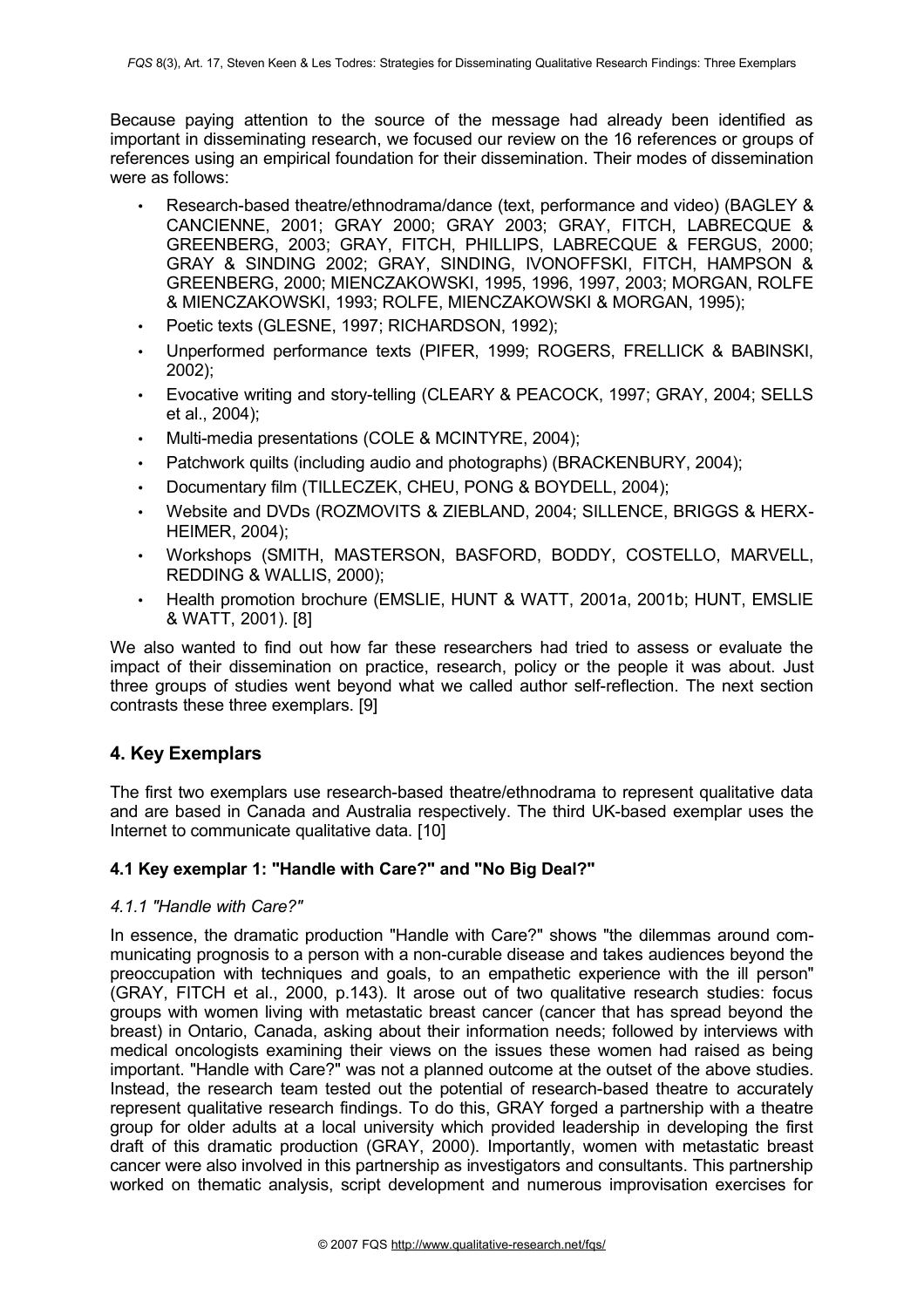over six months (GRAY, FITCH et al., 2000). Most of the words for the "Handle with Care?" script were taken directly from the transcripts of the two studies. [11]

"Handle with Care?" was piloted to audiences of service users and physicians and changes were then made before it was performed in all eight Ontario cities hosting a regional cancer centre. By the year 2000 they had made around 200 presentations throughout Canada and the United States (GRAY, 2000). Two versions of "Handle with Care?" exist—one for health professionals and one for the general public (GRAY, FITCH et al., 2000). Evaluation questionnaires were sent out to general public attendees in seven Ontario cities—507 service users and family members (between 60-70% of the total audience) returned them complete. All agreed that they had enjoyed the production and had benefited from seeing it. Nearly all said the drama had "a lot of truth" in it and expressed a desire to see further productions about living with cancer. Further feedback from 249 health professionals (between 40-50% of the total audience) showed that the use of research transcripts had increased the validity of the presentation and that it engaged them. Nearly all of the samples stated that the issues presented were relevant and useful for thinking about their clinical practice. A video of the "Handle with Care?" and "No Big Deal?" performances are included with the book *Standing Ovation* (GRAY & SINDING, 2002; please see Mary GERGEN's [2003] review of [Standing](http://www.qualitative-research.net/fqs-texte/3-03/3-03review-gergen-e.htm) [Ovation](http://www.qualitative-research.net/fqs-texte/3-03/3-03review-gergen-e.htm)). [12]

### <span id="page-3-0"></span>*4.1.2 "No Big Deal?"*

"No Big Deal?" is another dramatic production, structured as a series of vignettes portraying the shock of diagnosis, coping with impotence and many other challenges facing men with prostate cancer and their wives (GRAY et al., 2003). It is based on separate interviews with men (n=34) and their wives before the men had prostate surgery, two months after surgery, and a year later; several urologists were also interviewed. In contrast to "Handle with Care?", the explicit aim of "No Big Deal?" was to increase awareness about issues relating to prostate cancer by using research findings to engage service users and health professionals. As before, this project used a partnership group to create the dramatic script, consisting of researchers, men with prostate cancer and their wives, actors and a scriptwriter. Transcripts were coded, discussed and analysed, and improvisation classes were introduced to explore the depth of major themes before a draft script was written. Again, most of the words used in the script are drawn from interview transcripts. Trial presentations were made to health professionals, service users and theatre experts, and subsequent revisions were made to the script. "No Big Deal?" has been performed over 70 times at conferences, cancer centres, community gatherings and in workplaces throughout Canada. It lasts 40 minutes and is followed by a 15 minute facilitated discussion period. It is therefore designed to fit into a one-hour time-slot for a hospital round or lunch break. [13]

Self-selecting health professionals, including physicians, nurses and care staff (n=26), were asked in advance of a "No Big Deal?" performance whether they would take part in three telephone interviews—before they saw the production, within two weeks of attending and six months later. Many reflected on having gained a new level of awareness and understanding from "No Big Deal?", most often related to how service users are affected by diagnosis and treatment. Health professionals also commented on the humanising effects of engaging with lives on stage—this allowed increased insight and empathy. In addition to bridging the worlds of research and theatre, GRAY (2000) has fundamentally shifted the way he thinks about himself as a researcher. As he explains,

"research-based theatre represents another attempt to come to terms with issues such as: the nature of knowledge construction, considerations about how to best honour and represent others' voices, concerns about truth and validity, and especially the desire to have research make a difference in the world" (p.377). [14]

As such, GRAY references Jim MIENCZAKOWSKI and the following two ethnodramas, "Syncing Out Loud" and "Busting". [15]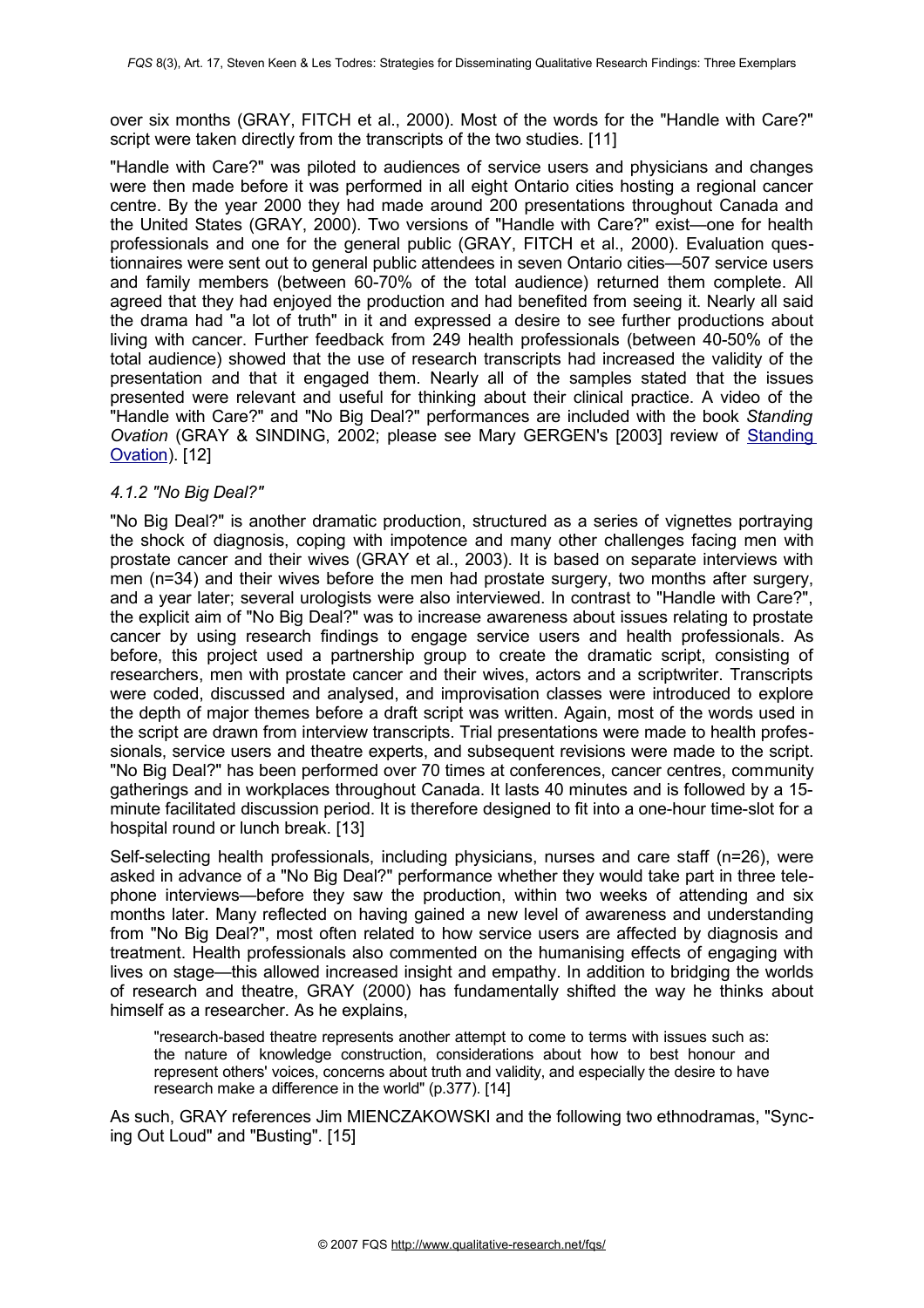# <span id="page-4-0"></span>**4.2 Key exemplar 2: "Syncing Out Loud" and "Busting"**

Both of the following works were born out of a desire to join theatre with ethnography to create educational potential that could help disempowered health consumers gain a voice (MIENCZAKOWSKI, 1995, 2003). Therefore, MIENCZAKOWSKI sought to use research and the public performance of it to give insight into the lives of those who have become marginalised and disempowered through their health experiences (MIENCZAKOWSKI, 1997). [16]

#### *4.2.1 "Syncing Out Loud": A journey into illness*

This is a "pilot" drama reflecting the schizophrenic illness where individuals think out loud but lack synchronisation in their thought processes. The aim was to help audiences better understand mental health problems by creating an experience of psychosis (MIENCZAKOWSKI, 2003). The drama was compiled from an intensive and prolonged period researching experiences of psychosis and schizophrenic illness and attitudes towards courses of treatment (MIENCZAKOWSKI, 1995, 2003). This involved participant observation and informal interviews within an Australian state secure psychiatric unit and day centre (MIENCZAKOWSKI, 1996). The content of the drama relied on this work and included themes such as the lack of public support and understanding for sufferers of schizophrenia and the impact of medication (ROLFE et al., 1995). Each stage of data collection, scripting and performance was subject to informant validation (MIENCZAKOWSKI, 1995, 2003). [17]

The resulting drama is set during a fictitious psychiatric care conference where delegates present papers defining mental health and community issues surrounding schizophrenia (MORGAN et al., 1993), while simultaneously following the experiences of a newly diagnosed sufferer (ROLFE et al., 1995). Each audience member is given a photographed name badge with key character names to allow them to "step out from themselves" (MORGAN et al., 1993 p.268). The drama was performed by nursing students and actors in university and residential psychiatric settings to service users and health professionals. Each performance was followed by a recorded forum of audience and cast, thereby providing further study data (MIENCZA-KOWSKI, 1995, 1996, 2003; ROLFE et al., 1995). Psychiatric nurses and counsellors were on hand throughout performances, and copies of the script and literature relating to support agencies were also available (MIENCZAKOWSKI, 1996). [18]

Feedback on "Syncing Out Loud" was also gained from interviews with nursing staff and student nurses, voluntary written responses, small structured group work, and student nurses' personal journals and reflection papers (MORGAN et al., 1993; ROLFE et al., 1995). Thematic analysis of this data showed how students developed considerable awareness of issues surrounding this schizophrenic illness through role play, clinical experience and involvement in the play (ROLFE et al., 1995). While those taking part in debriefing groups agreed the play was worthwhile and had generated meaningful discussion among health professionals and service users, the most cathartic moment for the authors was when the audience invaded the stage at the play's conclusion, demonstrating their "relatedness" and wanting to tell their own stories (MORGAN et al., 1993). [19]

This pilot project reworked and fictionalised informant experiences and then sought validation from them. However, the second project, "Busting", adapted verbatim narrative into a drama using only fiction to link the script or give an audience increased understanding (MIENCZA-KOWSKI, 1995, 2003). Indeed, project informants felt the play only had credence if the audience understood that the play's authority rested on its research status (MIENCZA-KOWSKI, 1996). The project aimed to research, explain and inform audiences about health issues surrounding alcoholic abuse by presenting the experience of ending a period of sobriety, hence the use of the term "Busting" (MIENCZAKOWSKI, 1995, 1996, 2003). [20]

## *4.2.2 "Busting": The challenge of a drought spirit*

This is based on data gathered by ethnographers, unit staff, actors and nursing students via participant observation and interviews over a four-month period in an urban detox unit (MIENCZAKOWSKI, 1995, 2003). This data revealed the stigmatisation that service users and health workers feel, how detox is viewed as a "Cinderella" service ("Cinderella" means left out)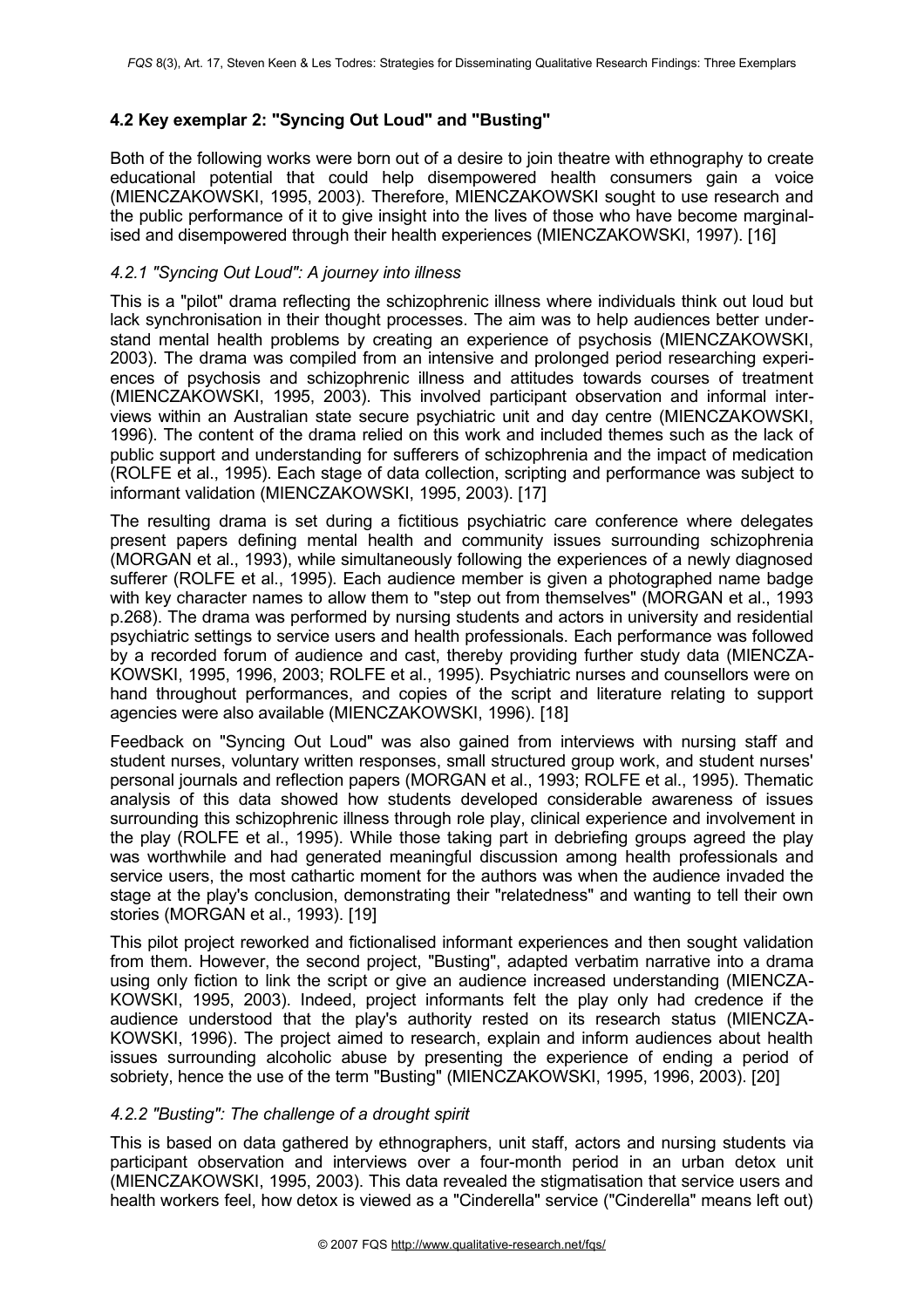and the importance of gender issues, for instance with reactions of male clients to female carers and co-workers (MIENCZAKOWSKI, 1995, 2003). During this phase, data reduction and script development was fed back to service users, actors, researchers and healthcare professionals for consensual amendment and validation (MIENCZAKOWSKI, 1996, MIENCZA-KOWSKI & MORGAN, 2001). Service users were involved in the rehearsal process to guide actors (MIENCZAKOWSKI, 1996). The final validating audience for "Busting" included general practitioners, service users, academics, health administrators, human resource officers, nurses and care-givers (MIENCZAKOWSKI, 1996). Post-performance recordings of cast and audience discussions continued the process of script revision (MIENCZAKOWSKI, 1996). [21]

"Busting" has been performed to service users, community drug and alcohol agencies, high school students and the general public in clinical, university, school and conference settings, and included health promotion activities such as alcohol impairment tests (MIENCZAKOWSKI, 1995, 2003). As before, scripts were made freely available to audiences and counsellors were on hand (MIENCZAKOWSKI, 1996). In addition, schools were sent support materials for follow-up lessons (MIENCZAKOWSKI, 1995, 2003). These performances received press and television coverage, provoking responses from health service agencies on the issues the play raised (MIENCZAKOWSKI, 1995, 2003). According to MIENCZAKOWSKI (1996), student nurses gained the greatest insight; many expressed a profound change in their understanding of those coping with alcoholic withdrawal. [22]

### <span id="page-5-1"></span>**4.3 Key Exemplar 3: DIPEx**

DIPEx, the database of personal experiences of health and illness, was launched in 2001. The primary aim of this project is to describe, from a patient's point of view, many of the 3,000 medical subject headings and therefore provide a rich information source for patients affected by disease and those who look after them (HERXHEIMER, MCPHERSON, MILLER, SHEP-PERD, YAPHE & ZIEBLAND, 2000; YAPHE, RIGGE, HERXHEIMER, MCPHERSON, MIL-LER, SHEPPERD & ZIEBLAND, 2000). Each chosen subject heading is called a module and each module displays differing aspects of an individual's experience; from symptoms to initial diagnosis, to any treatment and possible side-effects, through collections of clips from interviews presented in audio, video and written form (see http://www.dipex.org/). These modules, for example on breast cancer or living with dying or depression, are based on a maximum variation sample of face-to-face interviews, where interviewees are encouraged to tell their story with as few interruptions from the interviewer as possible (ZIEBLAND, 2004). These stories are divided into relevant topics and themes and placed on the website. This allows a user to have passive access to the experiences of others, but does not require the user to engage with them in return. The website combines the presentation of these interviews alongside frequently asked questions, reliable medical information, support group contacts and other useful resources (HERXHEIMER et al., 2000). [23]

The underpinning rationale for this work assumes that when people face a new diagnosis or health dilemma, they do not know how to access the information they need, doctors find it difficult to discuss some aspects of disease, and patients telling their story, analogous to when they give blood, have a sense of altruism and solidarity with others (HERXHEIMER et al., 2000). [24]

#### <span id="page-5-0"></span>*4.3.1 Evaluation of DIPEx*

Two studies have endeavoured to assess the impact of DIPEx to date. In the first, 13 people with hypertension were recruited via a local newspaper advert to search the Internet for four, two-hour sessions at Northumbria University (SILLENCE et al., 2004). Participants spent the first hour online, logging their thoughts and opinions of websites, and the second hour taking part in a group discussion about the role of the Internet in health advice. Participants found the DIPEx site well laid out and easy to search, commending the audio and video links and question and answer sections. The website was valued as a UK website—it presented many genuine personal experiences in that it offered information that participants could not find on more medically oriented websites. Several participants felt empowered after coming into con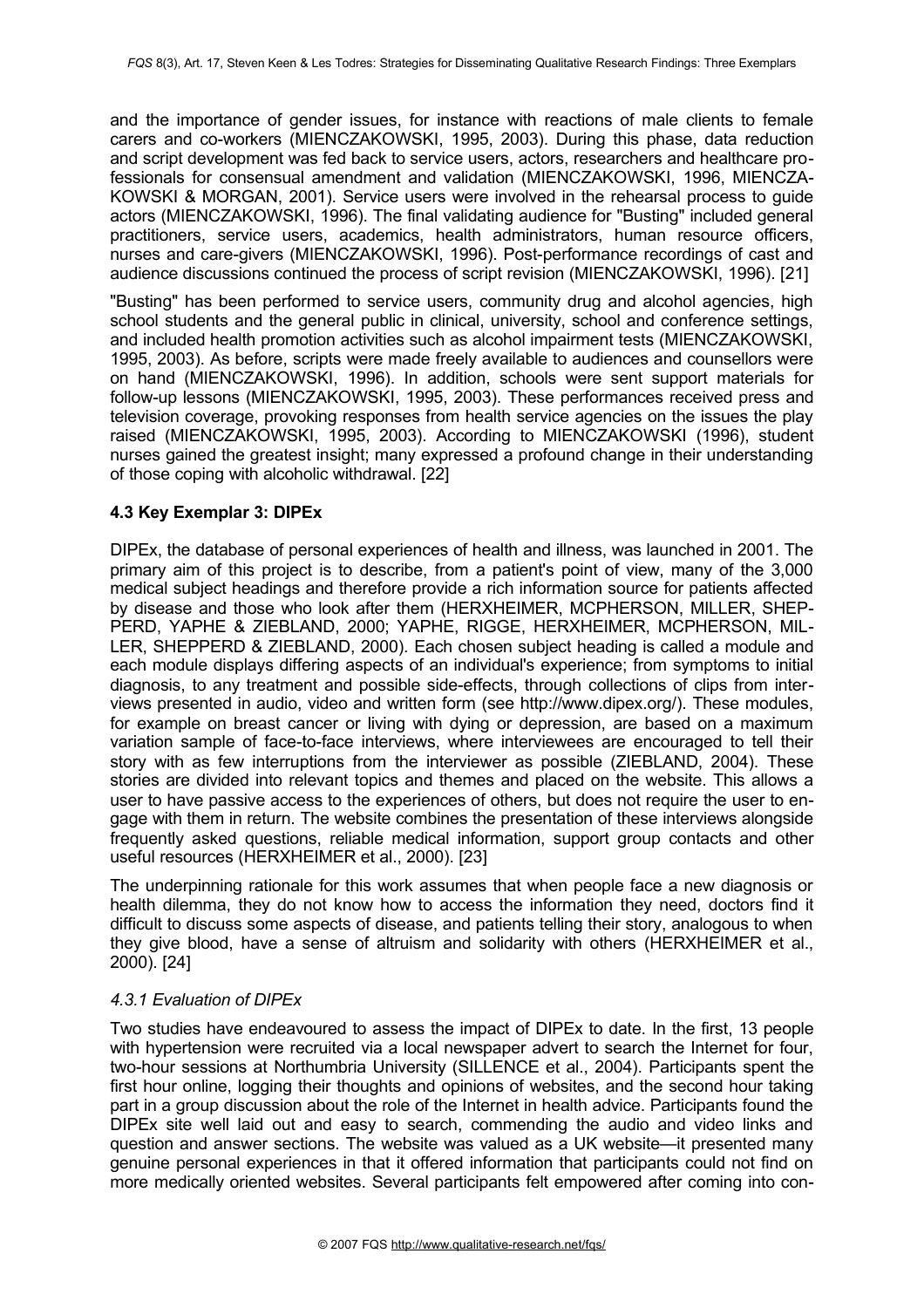tact with these personal experiences and planned to revisit their general practitioners or family physicians. [25]

In the second study, 28 purposively selected individuals from breast and prostate cancer support groups were recruited to four focus groups (ROZMOVITS & ZIEBLAND, 2004). From these, eight one-to-one interviews (two from each focus group) were conducted to ask about specific cancer information needs. Interviewees were then shown the appropriate DIPEx module and asked whether it would have fulfilled these unmet information needs. A short semi-structured interview schedule was used to elicit their views about the website. The clips discussing experiences of side-effects, recovery, time in hospital and emotional issues were all highly valued; if interviewees had been able to access this type of information, it would have encouraged them to be more active in their decision making. Of the 16 information needs described in both focus groups and interviews, 10 were already covered by the website; the remaining six were planned to be met. [26]

# <span id="page-6-0"></span>**5. Discussion**

All three exemplars go beyond the forms of dissemination that traditionally serve academic communities and attempt to communicate qualitative research findings in a meaningful way to the people the research is concerned with. This is not to say that these modes of dissemination replace the scholarship of qualitative research and/or the peer-reviewed journal manuscript—far from it (MORSE, 2004). In communicating qualitative data, researchers have an array of presentational styles and formats to choose from that best fit their research purposes (SANDELOWSKI, 1998). These include drama, dance, poetry, song, painting and evocative forms of writing, as well as animation, diagrams, metaphors, electronic user groups, websites, health education messages, films, photographs, videos, CDs, DVDs, audio-tape recordings and other uses of electronic technology and popular media. The key point is to choose the most appropriate mode of communication for displaying particular qualitative research findings (SALDANA, 2003); in other words, tailoring an approach to the intended audience (NUTLEY et al., 2002; WALTER et al., 2003). [27]

In paying further attention to the communication of qualitative research findings, we are compelled to re-examine the meaning of, and explore the edges of, research (EISNER, 1997; RAPPORT, WAINWRIGHT & ELWYN, 2005). RAPPORT et al. (2005) suggest how researchers prefer their work to be: "laid out in conveniently demarcated areas. Disciplines have their boundaries and crossover between them is problematic. We have our own paradigms and methods, and attempts to introduce interdisciplinary collaboration across paradigms cause discomfort" (p.38). [28]

To illustrate, the modes of dissemination mentioned in paragraph 26 are more closely associated with media and art genres. Arts-based methodologies are usually more visual than textual. Are there distinctions between art and research? If so, what do they mean for the communication of qualitative research findings? Where, for example, should we draw the line when using imaginary tales or fiction alongside empirical data to communicate qualitative research findings? The topic of dissemination raises complex questions, not least around how to evaluate such work. [29]

Using drama and the Internet to disseminate qualitative research findings requires expertise, be it technological or theatrical. Indeed, almost all the modes of dissemination mentioned require some sort of capability. For instance, Laurel RICHARDSON'S (1992) three-page poem about an unmarried mother required her to learn about poetic devices such as repetition, offrhyme, meter and pauses. For GRAY (2000) and MIENCZAKOWSKI (1995), their projects called for collaborative efforts between researchers, actors, scriptwriters and those the research is about. [30]

Drama in particular is used by two of the exemplars to translate the traditional research report for a wider audience. The essence of drama resonates well with work in health and social care, both being based on roles, performance and ritual (MORGAN et al., 1993). Drama also connects to the full range of sensory experiences often present in original data collection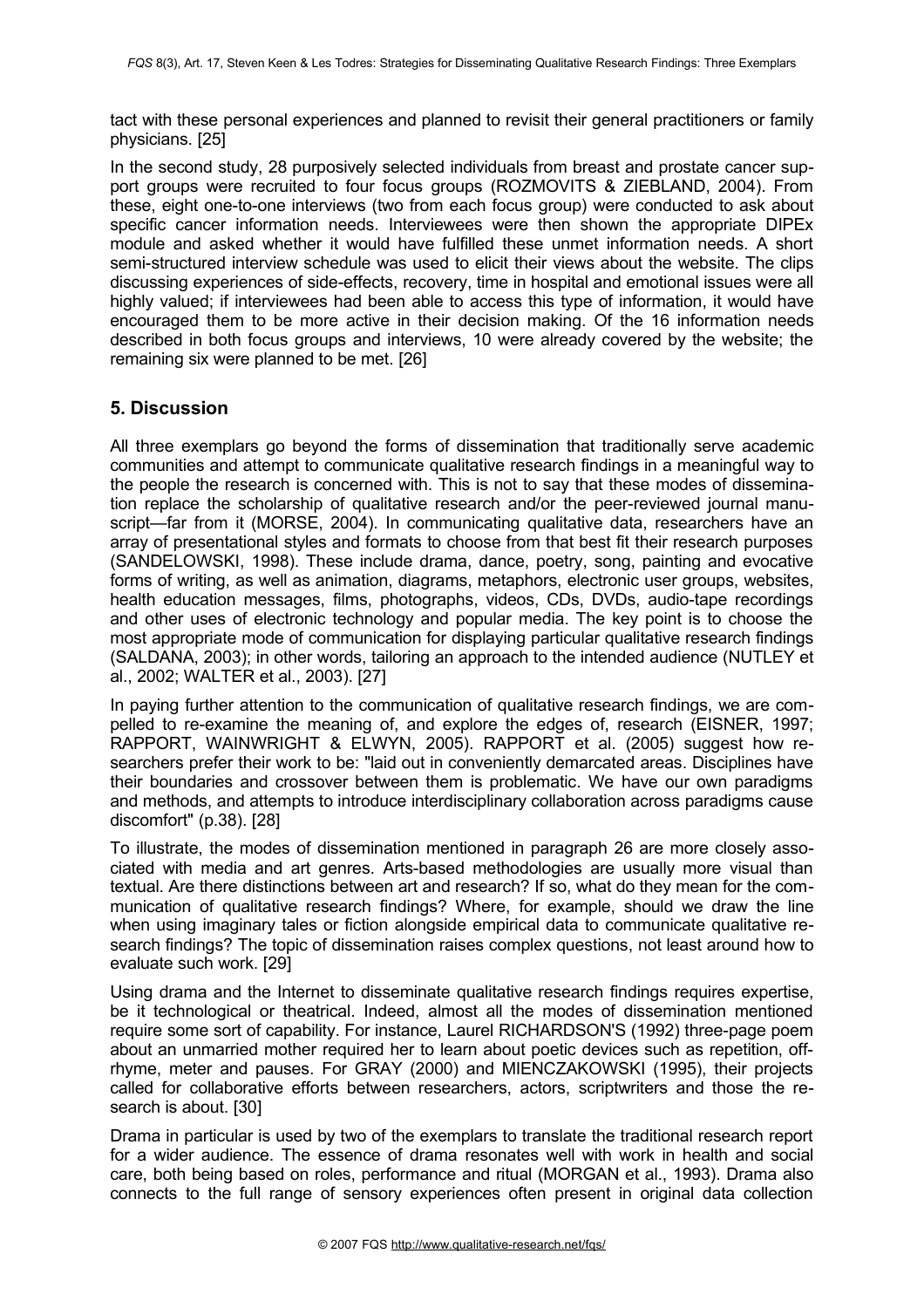(GRAY, 2000). DIPEx modules translate research findings to a lesser extent, by "chunking" individuals' narratives into descriptive topics and themes. Nevertheless, the power of these modules and related peer-reviewed publications lies in remaining true to the narrative of the individual. [31]

"Handle with Care?", "No Big Deal?", "Syncing Out Loud" and "Busting" all rely heavily on verbatim data collected using qualitative methods. Fictional narrative is used only when deemed necessary. Indeed, "Syncing Out Loud"'s informants insisted the play only had credence if the audience understood its scientific basis (MIENCZAKOWSKI, 1996). Therefore, alongside tailoring approaches to the audience, the significance of paying attention to the source of the message (NUTLEY et al., 2002; WALTER et al., 2003) is also confirmed by work disseminating qualitative findings. This accuracy, or remaining true to those the research is about, is presented as more important than the mode of dissemination; yet an accurate portrayal is not necessarily an ethical one (MORGAN, MIENCZAKOWSKI, & SMITH, 2001). [32]

#### <span id="page-7-1"></span>**5.1 Ethical issues**

Not all research may be suited to particular modes of presentation, such as exploring suicide or child abuse through drama. Although little has been written about the ethical considerations of modes of dissemination such as drama, the following note of caution is highlighted: "We urge our colleagues who are considering embarking on health related dramatic performance to be wary, lest they find themselves swamped by the deluge of waves of self-delusion in the guise of professional insight." (MIENCZAKOWSKI, MORGAN & SMITH, 2001, p.193) [33]

The same applies to other modes, such as the Internet. Failure to consider the ethical issues around informed consent and the potential risks to those involved can, quite literally, be fatal (MORGAN et al., 2001). Engaging with ethical issues is positive, however. Our three exemplars focus on serious health and social care issues such as cancer and psychoses. Such conditions, particularly ones that affect marginalised and/or disempowered groups, appear well-suited to modes of dissemination that go beyond the journal article and/or conference presentation. [34]

#### <span id="page-7-0"></span>**5.2 A further challenge: the extent of evaluation of impact**

Little endeavour has been made to assess the impact that dramas like "Busting" may have (MIENCZAKOWSKI et al., 2001); instead, authors appear better at reflecting on how these processes have fundamentally altered the way they engage with research (BAGLEY & CANCIENNE, 2001; GRAY, 2000; RICHARDSON, 1992). DIPEx has yet to go beyond recruiting individuals from newspaper advertisements and support groups to assess its impact on actual users. Moreover, all of the exemplars have the potential for use in health and social care education, but we could find no instance of where the use of qualitative research findings had influenced educational curricula. [35]

Action research processes may have much to offer the progression of using qualitative research findings and the evaluation of any impact. Partnership with informants, students, practitioners, policymakers, researchers, academics, service users and citizens is woven into the very fabric of the three exemplars. For example, active, facilitated and analysed discussion periods followed performances of "Handle with Care?", "No Big Deal?", "Syncing Out Loud" and "Busting". The qualitative literature also confirms the importance of active discussion about research findings, as well as tailoring approaches to the intended audience and paying attention to the source of the message. The process of communicating qualitative research findings does not appear any different from using the findings of any kind of research (ESTABROOKS, 2001). Successful dissemination strategies are more likely to be ethically considered, piloted and collaborative in nature. As such, they cry out for rigorous evaluation. [36]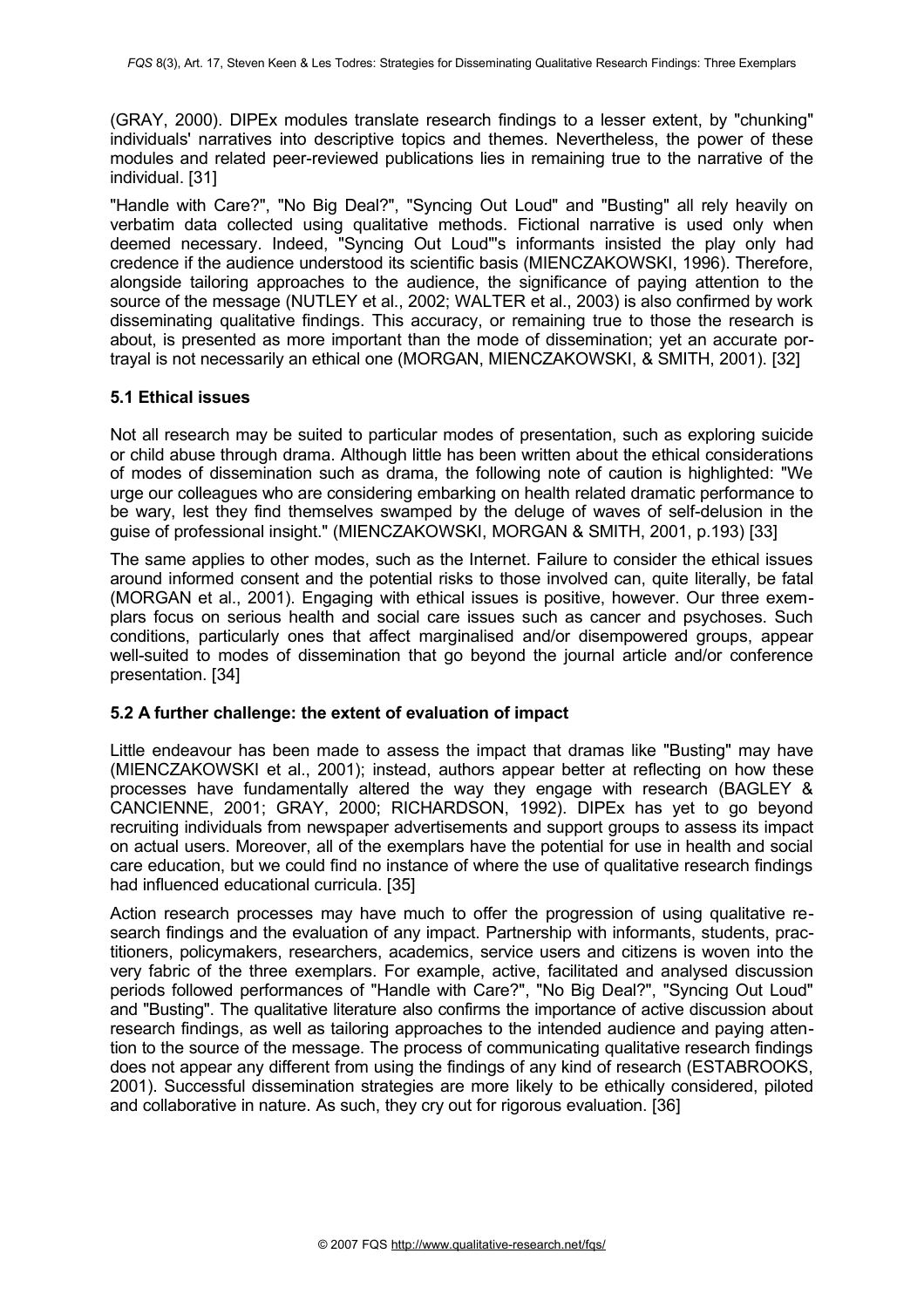### <span id="page-8-0"></span>**References**

Bagley, Carl & Cancienne, Mary-Beth (2001). Educational research and intertextual forms of (re)presentation: The case for dancing the data. *Qualitative Inquiry*, *7*(2), 221-237.

Barnes, Vivienne; Clouder, Deanne; Pritchard, Jackie; Hughes, Christina & Purkis, Judy (2003). Deconstructing dissemination: Dissemination as qualitative research. *Qualitative Research*, *3*(2), 147- 164.

Brackenbury, Jill (2004). Pulling together the threads: Boundaries, silences and the continuum of care among women in families. *Arts-informed*, *4*(1), 19-20,

<http://home.oise.utoronto.ca/~aresearch/artsinformed4.1.pdf> [Date of access: January 20, 2005].

Cleary, Linda & Peacock, Thomas (1997). Disseminating American Indian educational research through stories: A case against academic discourse. *Journal of American Indian Education*, *37*(1), 7-15.

Cole, Ardra & McIntyre, Maura (2004). *Living and Dying with Dignity: The Alzheimer's Project* [online], <http://home.oise.utoronto.ca/~aresearch/projects.html> [Date of access: December 1, 2004].

Eisner, Elliot (1997). The promises and perils of alternative forms of data representation. *Educational Researcher*, *26*(6), 4-11.

Emslie, Carol; Hunt, Kate & Watt, Graham (2001a). "I'd rather go with a heart attack than drag on": Lay images of heart disease and the problems they present for primary and secondary prevention. *Coronary Health Care*, *5*, 25-32.

Emslie, Carol; Hunt, Kate & Watt, Graham (2001b). Invisible women? The importance of gender in lay beliefs about heart problems. *Sociology of Health and Illness*, *23*, 203-233.

Estabrooks, Carol (2001). Research utilization and qualitative research. In Janice Morse, Janice Swanson & Anton Kuzel (Eds.), *The nature of qualitative evidence* (pp.275-298). Thousand Oaks: Sage.

Finfgeld, Deborah (2003). Metasynthesis: The state of the art—so far. *Qualitative Health Research*, *13*(7), 893-904.

[Gergen,](http://www.qualitative-research.net/fqs/beirat/gergen-mary-e.htm) Mary (2003, July). Review, Ross Gray & Christina Sinding (2002). Standing ovation. Performing social science research about cancer [8 paragraphs]. *Forum Qualitative Sozialforschung / Forum: Qualitative Social Research* [Online Journal], *4*(3), Art. 12, [http://www.qualitative-research.net/fqs-texte/3-](http://www.qualitative-research.net/fqs-texte/3-03/3-03review-gergen-e.htm) [03/3-03review-gergen-e.htm](http://www.qualitative-research.net/fqs-texte/3-03/3-03review-gergen-e.htm) [Date of access: January 29, 2007].

Glesne, Corinne (1997). That rare feeling: Re-presenting research through poetic transcription. *Qualitative Inquiry*, *3*(2), 202-221.

Gray, Ross (2000). Graduate school never prepared me for this: Reflections on the challenges of research-based theatre. *Reflective Practice*, *1*(3), 377-390.

Gray, Ross (2003). Performing on and off the stage: The place(s) of performance in arts-based approaches to qualitative inquiry. *Qualitative Inquiry*, *9*(2), 254-267.

Gray, Ross (2004). No longer a man: Using ethnographic fiction to represent life history research. *Auto/Biography*, *12*, 44-61.

Gray, Ross & Sinding, Chris (2002). *Standing ovation: Performing social science research about cancer*. Walnut Creek: AltaMira Press.

Gray, Ross; Fitch, Margaret; Labrecque, Manon & Greenberg, Marlene (2003). Reactions of health professionals to a research-based theatre production. *Journal of Cancer Education*, *18*(4), 223-229.

Gray, Ross; Fitch, Margaret; Phillips, Catherine; Labrecque, Manon & Fergus, Karen (2000). Managing the impact of illness: The experiences of men with prostate cancer and their spouses. *Journal of Health Psychology*, *5*, 531-548.

Gray, Ross; Sinding, Chris; Ivonoffski, Vrenia; Fitch, Margaret; Hampson, Ann & Greenberg, Marlene (2000). The use of research-based theatre in a project related to metastatic breast cancer. *Health Expectations*, *3*, 137-144.

Herxheimer, Andrew; McPherson, Ann; Miller, Rachel; Shepperd, Sasha; Yaphe, John & Ziebland, Sue (2000). Database of patients' experiences (DIPEx): A multi-media approach to sharing experiences and information. *Lancet*, *355*, 1540-1543.

Hunt, Kate; Emslie, Carol & Watt, Graham (2001). Lay constructions of a family history of heart disease: Potential for misunderstandings in the clinical encounter? *Lancet*, *357*, 1168-1171.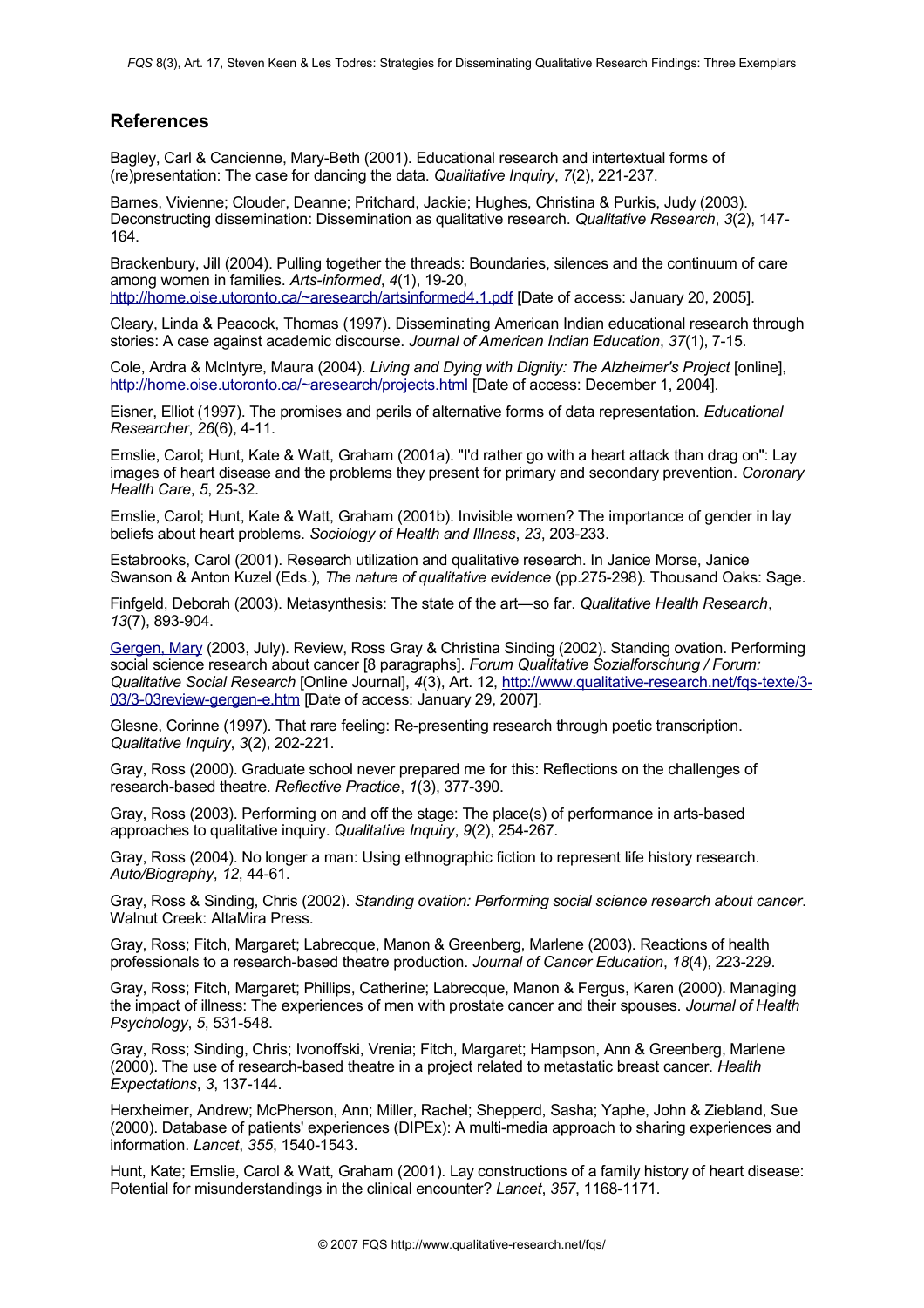Keen, Steven & Todres, Les (2006). *Communicating qualitative research findings. An annotated bibliographic review of non-traditional dissemination strategies*. Bournemouth: Centre for Qualitative Research, Institute of Health and Community Studies, Bournemouth University.

McCormack, James; Loewen, Peter & Jewesson, Peter (2005). Dissemination of results needs to be tracked as well as the funding? [Letter] *British Medical Journal*, *331*, 456.

Mienczakowski, Jim (1995). The theatre of ethnography: The reconstruction of ethnography into theatre with emancipatory potential. *Qualitative Inquiry*, *1*(3), 360-375.

Mienczakowski, Jim (1996). An ethnographic act. The construction of consensual theatre. In [Carolyn](http://www.qualitative-research.net/fqs/beirat/ellis-e.htm) Ellis & Arthur Bochner (Eds.), *Composing ethnography: Alternative forms of qualitative writing* (pp.244-264). Walnut Creek: AltaMira Press.

Mienczakowski, Jim (1997). Theatre of change. *Research in drama education*, *2*(2), 159-172.

Mienczakowski, Jim (2003). The theatre of ethnography: The reconstruction of ethnography theatre with emancipatory potential. In [Norman](http://www.qualitative-research.net/fqs/beirat/denzin-e.htm) Denzin & Yvonna Lincoln (Eds.), *Turning points in qualitative research: Tying knots in a handkerchief* (pp.415-432). Thousand Oaks: AltaMira Press.

Mienczakowski, Jim & Morgan, Stephen (2001). Ethnodrama: Constructing participatory experiential and compelling action research through performance. In Hilary Bradbury & Peter Reason (Eds.), *The handbook of action research* (pp.219-227). London: Sage.

Mienczakowski, Jim; Morgan, Stephen & Smith, Lynn (2001). An act of subversion: night workers on the fringe of dawn—from bow-wave to deluge. In Kathleen Gilbert (Ed.), *The emotional nature of qualitative research* (pp.179-194). Boca Raton: CRC Press LLC.

Morgan, Stephen; Mienczakowski, Jim & Smith, Lynn (2001). Extreme dilemmas in performance ethnography: Unleashed emotionality of performance in critical areas of suicide, abuse and madness. In Kathleen Gilbert (Ed.), *The emotional nature of qualitative research* (pp.163-178). Boca Raton: CRC Press LLC.

Morgan, Stephen; Rolfe, Andrew & Mienczakowski, Jim (1993). It's funny, I've never heard voices like that before. Reporting into research performance work in schizophrenia. *The Australian Journal of Mental Health Nursing*, *2*(6), 266-272.

Morse, Janice (2004). Alternative modes of representation: There are no shortcuts. *Qualitative Health Research*, *14*(7), 887-888.

Mullen, Carol (2003). Guest editor's introduction: "A self-fashioned gallery of aesthetic practice". *Qualitative Inquiry*, *9*(2), 165-181.

Nutley, Sandra; Walter, Isobel & Davies, Huw (2002). *From knowing to doing: A framework for understanding the evidence into practice agenda* [online]. St Andrews: University of St. Andrews, [http://www.st-andrews.ac.uk/%7Eruru/publications.htm](http://www.st-andrews.ac.uk/~ruru/publications.htm) [Date of access: January 19, 2005].

Pifer, Darryl (1999). Small town race: A performance text. *Qualitative Inquiry*, 5 (4), 541-562.

Potocnik, Janez (2005). *Let's make science the next headline*. Keynote speech. Communicating European Research Conference. Brussels, November 14, 2005.

Rapport, Frances; Wainwright, Paul & Elwyn, Glyn (2005). "Of the edgelands": Broadening the scope of qualitative methodology. *Medical Humanities, 31*(1), 37-42.

Richardson, Laurel (1992). The consequences of poetic representation. Writing the other, rewriting the self. In Carolyn Ellis & Michael Flaherty (Eds.), *Investigating subjectivity. Research on lived experience* (pp.125-137). Thousand Oaks: Sage.

Rogers, Dwight; Frellick, Paul & Babinski, Leslie (2002). Staging a study: Performing the personal and professional struggles of beginning teachers. In Carl Bagley & Mary-Beth Cancienne (Eds.), *Dancing the data* (pp.53-69). New York: Peter Lang.

Rolfe, Andrew; Mienczakowski, Jim & Morgan, Stephen (1995). A dramatic experience in mental health nursing education. *Nurse Education Today*, *15*(3), 224-227.

Rozmovits, Linda & Ziebland, Sue (2004). What do patients with prostate or breast cancer want from an internet site? A qualitative study of information needs. *Patient Education and Counseling*, *53*, 57-64.

Saldana, Johnny (2003). Dramatizing data: A primer. *Qualitative Inquiry*, *9*(2), 218-236.

Sandelowski, Margarete (1998). Writing a good read: Strategies for re-presenting qualitative data. *Research in Nursing and Health*, *21*(4), 375-382.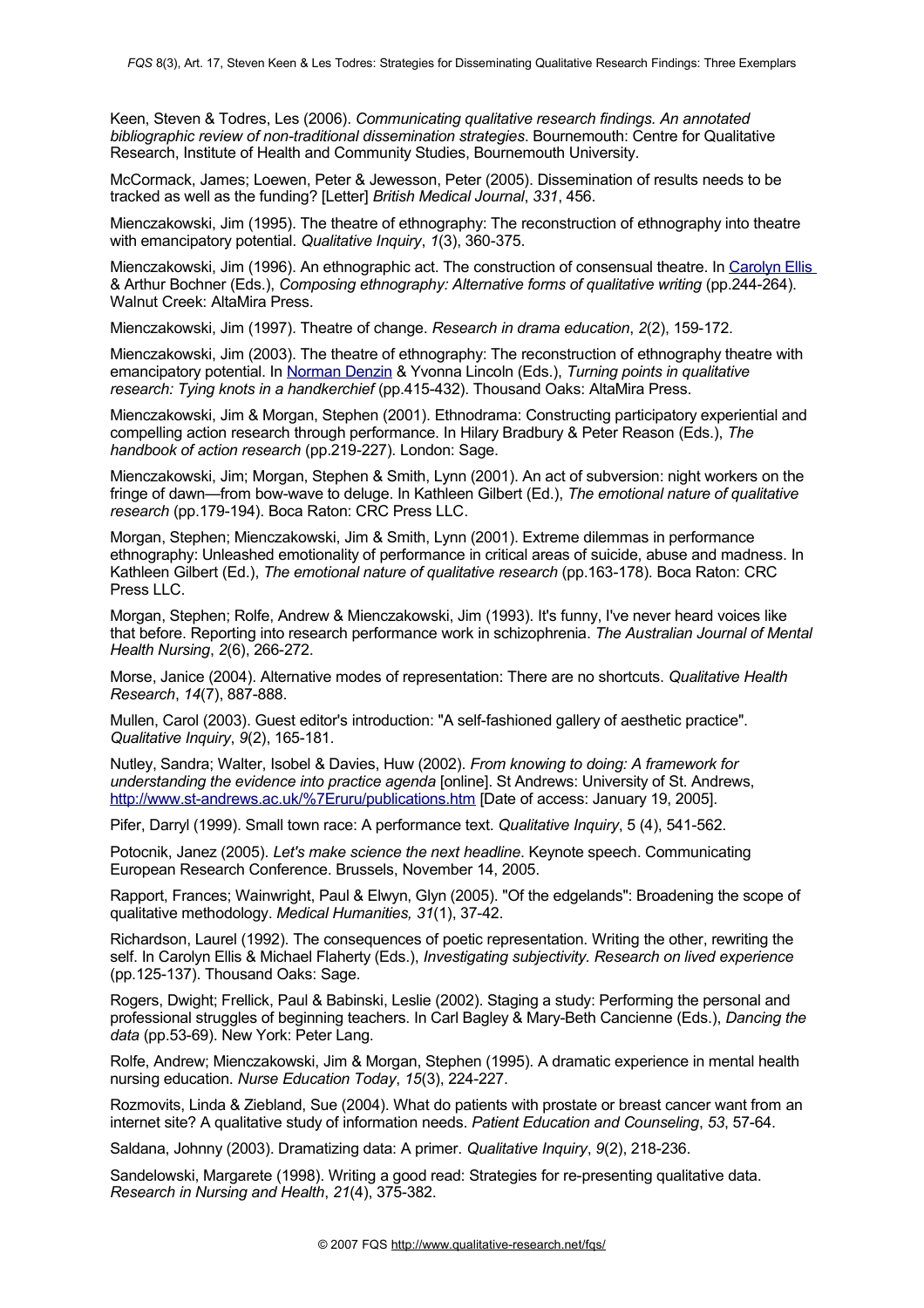Sells, David; Topor, Alain & Davidson, Larry (2004). Generating coherence out of chaos: Examples of the utility of empathic bridges in phenomenological research. *Journal of Phenomenological Psychology*, *35*(2), 253-271.

Sillence, Elizabeth; Briggs, Pam & Herxheimer, Andrew (2004). Personal experiences matter: What patients think about hypertension information online [online]. *He@lth Information on the Internet*, *42*, 3-5. Available at: <http://www.hioti.org/> [Date of access: January 12, 2004].

Smith, Pam; Masterson, Abigail; Basford, Lynn; Boddy, Grace; Costello, Shawn; Marvell, Gerry; Redding, Marion & Wallis, Bernie (2000). Action research: A suitable method for promoting change in nurse education. *Nurse Education Today*, *20*, 563-570.

Tilleczek, Kate; Cheu, Hoi; Pong, Raymond & Boydell, Katherine (2004). *Research goes to the cinema: Rural research knowledge translation and documentary film.* Paper presented at the 5 th Canadian Rural Health Research Society Conference and 4<sup>th</sup> International Rural Nursing Congress, Sudbury, Ontario, Canada, October 21-23, 2004.

Todres, Les (2004). The meaning of understanding and the open body: Some implications for qualitative research. *Existential Analysis*, *15*(1), 38-54.

Troman, Geoff (2001). Tales from the interface: Disseminating ethnography for policy making. In Geoffrey Walford (Ed.), *Ethnography and education policy* (pp.251-273). London: JAI.

Walter, Isobel; Nutley, Sandra & Davies, Huw (2003). *Research impact: A cross-sector review* [online]. St Andrews: University of St. Andrews, [http://www.st-andrews.ac.uk/%7Eruru/publications.htm](http://www.st-andrews.ac.uk/~ruru/publications.htm) [Date of access: January 19, 2005].

Willis, Peter (2004). From "the things themselves" to a "feeling of understanding": Finding different voices in phenomenological research [online]. *Indo-Pacific Journal of Phenomenology*, *4*(1), 1-13, <http://www.ipjp.org/august2004/willis4e1.pdf> [Date of access: August 4, 2005].

Yaphe, John; Rigge, Marianne; Herxheimer, Andrew; McPherson, Ann; Miller, Rachel; Shepperd, Sasha & Ziebland, Sue (2000). The use of patients' stories by self-help groups: A survey of voluntary organizations in the UK on the register of the College of Health. *Health Expectations*, *3*, 176-181.

Ziebland, Sue (2004). The importance of being expert: The quest for cancer information on the internet. *Social Science and Medicine*, *59*, 1783-1793.